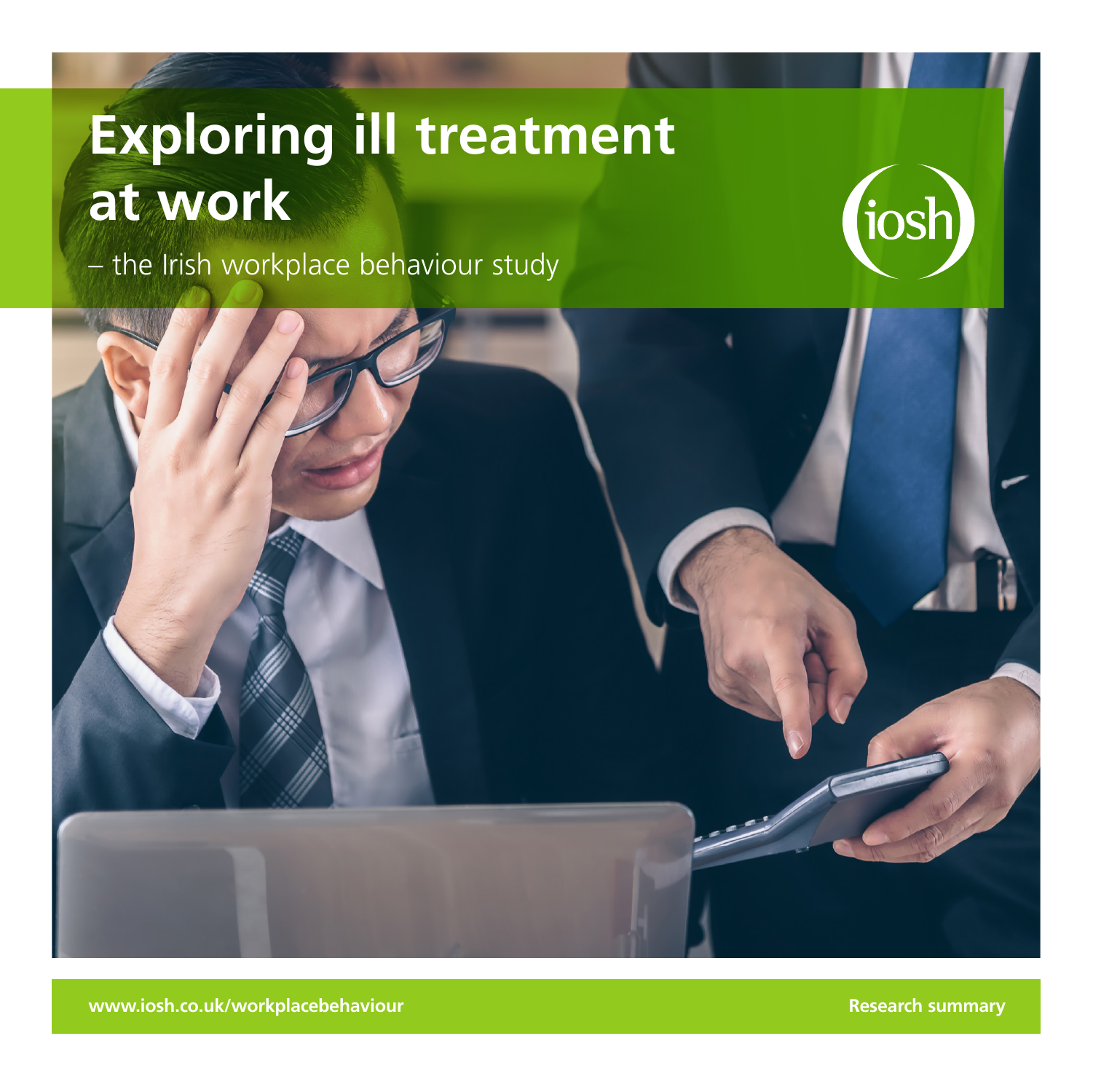IOSH, the Chartered body for safety and health professionals, is committed to evidence-based practice in workplace safety and health. We maintain a Research and Development Fund to support research, lead debate and inspire innovation as part of our work as a thought leader in safety and health.

In this document, you'll find a summary of the independent study we commissioned from National University of Ireland Galway, *Exploring ill treatment at work – the Irish workplace behaviour study*.



## **www.iosh.co.uk/getfunding**

The opinions expressed in this report are not necessarily endorsed by the Institution of Occupational Safety and Health.

Permission to reproduce any part of this work will not be withheld unreasonably, on condition that full attribution is given to the publication and to IOSH.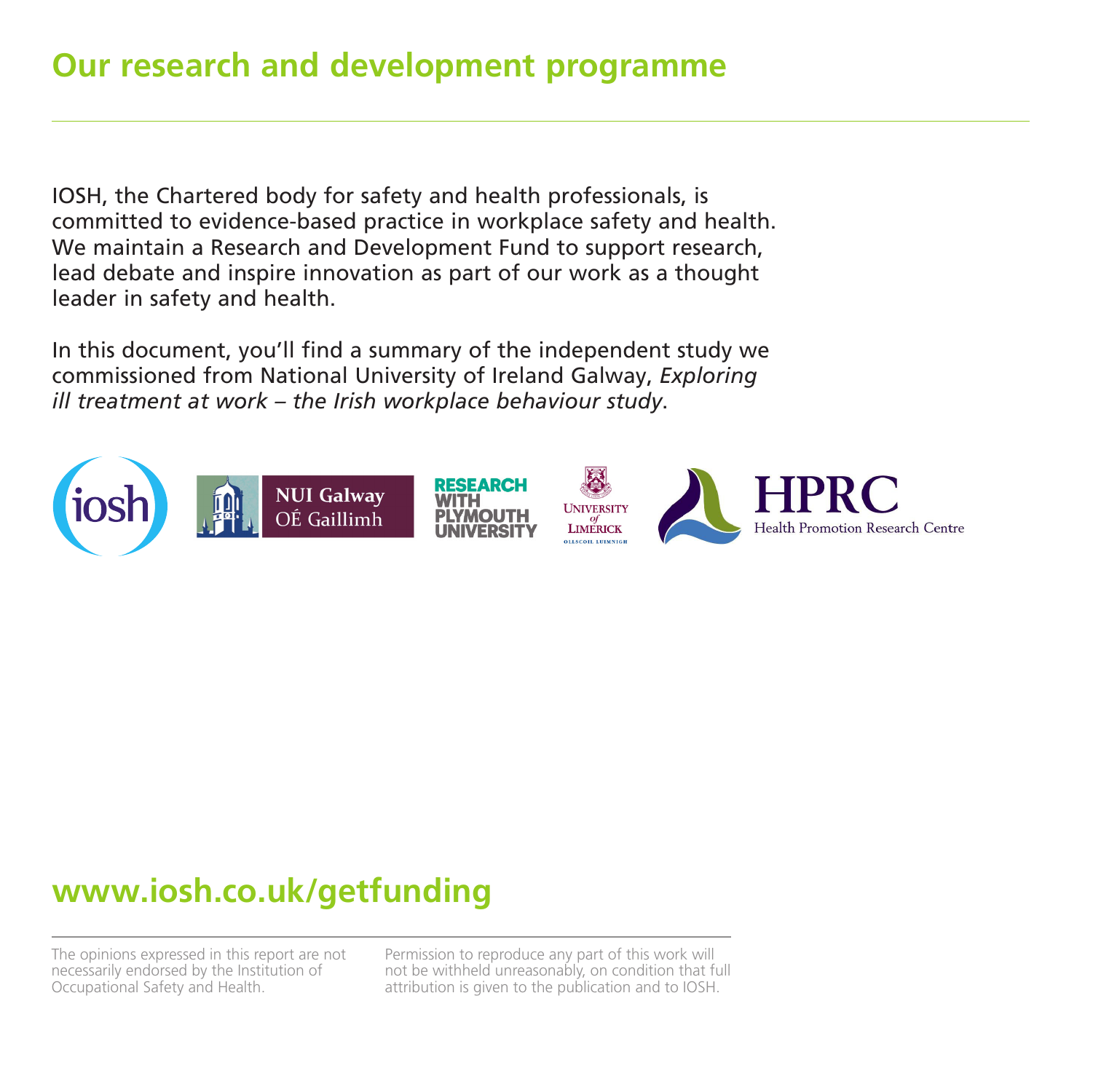### What's the problem?

Lots of people experience ill treatment in the workplace. Few would deny that they have, at some stage in their working life, been treated badly by a manager, a colleague or a client.

When ill treatment is persistent and deliberate, it can have a very negative impact on an individual's health. Ill treatment is strongly associated with significantly poorer mental and physical health, which is why it is a serious problem for workers at the receiving end of it. And because workers who are ill-treated in this way often need sick leave or have to leave their jobs, it causes problems for organisations.

For a variety of reasons, ill treatment is not easy to measure. One reason is that it can be difficult to decide what constitutes ill treatment. Is it shouting and verbal abuse? From colleagues or clients? What about excluding or humiliating a worker or a group of workers? Is it managers who set unrealistic deadlines, or constantly check up on you when there is no need? What about organisational procedures that, in effect, lead to unfairness or do not support the wellbeing of workers? And isn't this a bit like what we call 'workplace bullying'? A problem with the term 'workplace bullying' is that it can be too narrow. While it clearly captures deliberate one-on-one aggressive behaviour, it is more complicated when we consider teasing, nasty gossiping, ostensibly fair policy that is implemented in an unfair way and so on.

So we commissioned Dr Margaret Hodgins at National University of Ireland Galway, together with her team and partners, to look into this. The researchers set out to measure a number of forms of ill treatment among the workforce in Ireland, as they wanted to capture a wide range of behaviours that are not always included under the heading of bullying. Two previous workplace bullying studies had been undertaken in Ireland, in 2001 and 2007, so the study is timely, especially in the context of the severe economic depression between 2007 and 2015, when the data were collected.

This study not only builds on the earlier studies but also extends the focus to include a measure of incivility and disrespect, unreasonable management and physical injury or violence. The researchers found that prevalence rates measured in this way would help to avoid potential underestimates of the problem. As a result of this they explored approaches previously adopted in other countries that studied the prevalence of negative acts in the workplace. Providing a checklist of negative behaviours, potentially, may result in a more accurate measure.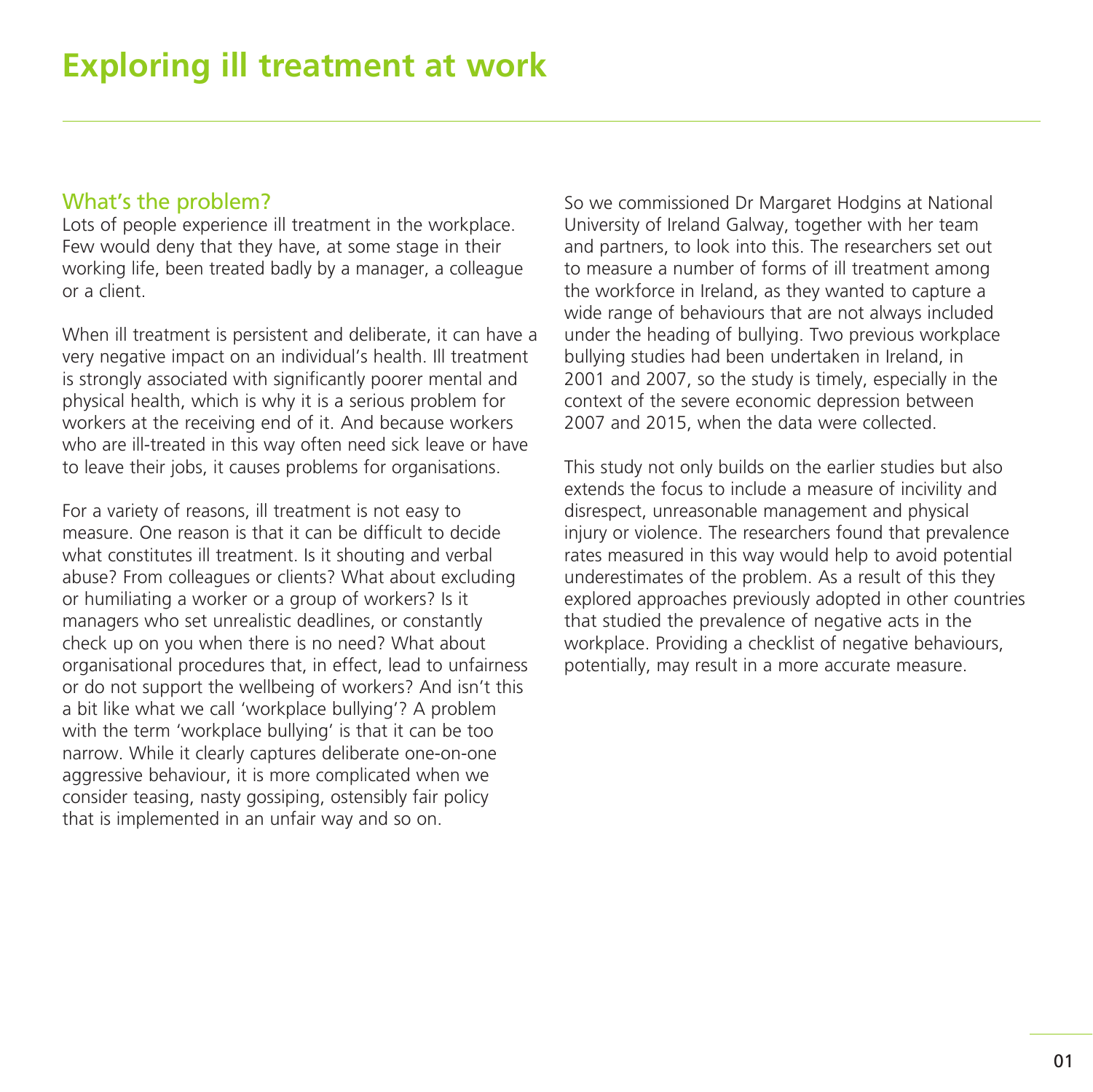### What did our researchers do?

Our researchers replicated the British Workplace Behaviour Study (BWBS) study, conducted in 2011. They used the same questionnaire, as this had shown itself to be robust for a national survey, and used a methodology of interviewing people door-to-door, which is better than asking people in their workplace to comment on ill treatment. It is also better than by phone, which can be difficult if the respondent is distracted or if respondents need to read and think about the questions (as is the case with questions about workplace ill treatment).

The researchers used a sophisticated sampling procedure to identify 2,400 eligible households, spread randomly across Ireland. Interviews were successfully completed in 1,764 of these households, in each case with an adult who was currently employed or who had been in employment in the past two years. The profile of this sample was compared with the national population (for example, for gender, ethnicity, occupation, education) and the researchers found the study sample closely matched the national population.

Respondents were given a list of 21 behaviours, grouped under three major types: unreasonable management, incivility or disrespect and violence or injury (see Figure 1 opposite). They were asked, for each behaviour, whether they had experienced it, witnessed it or perpetrated it. They were also asked other questions about their position in the workplace, managerial experience and so on, and questions about the workplace generally: whether they worked under pressure, had control over aspects of their work, and whether their work or the pace of their work had changed in the last two years.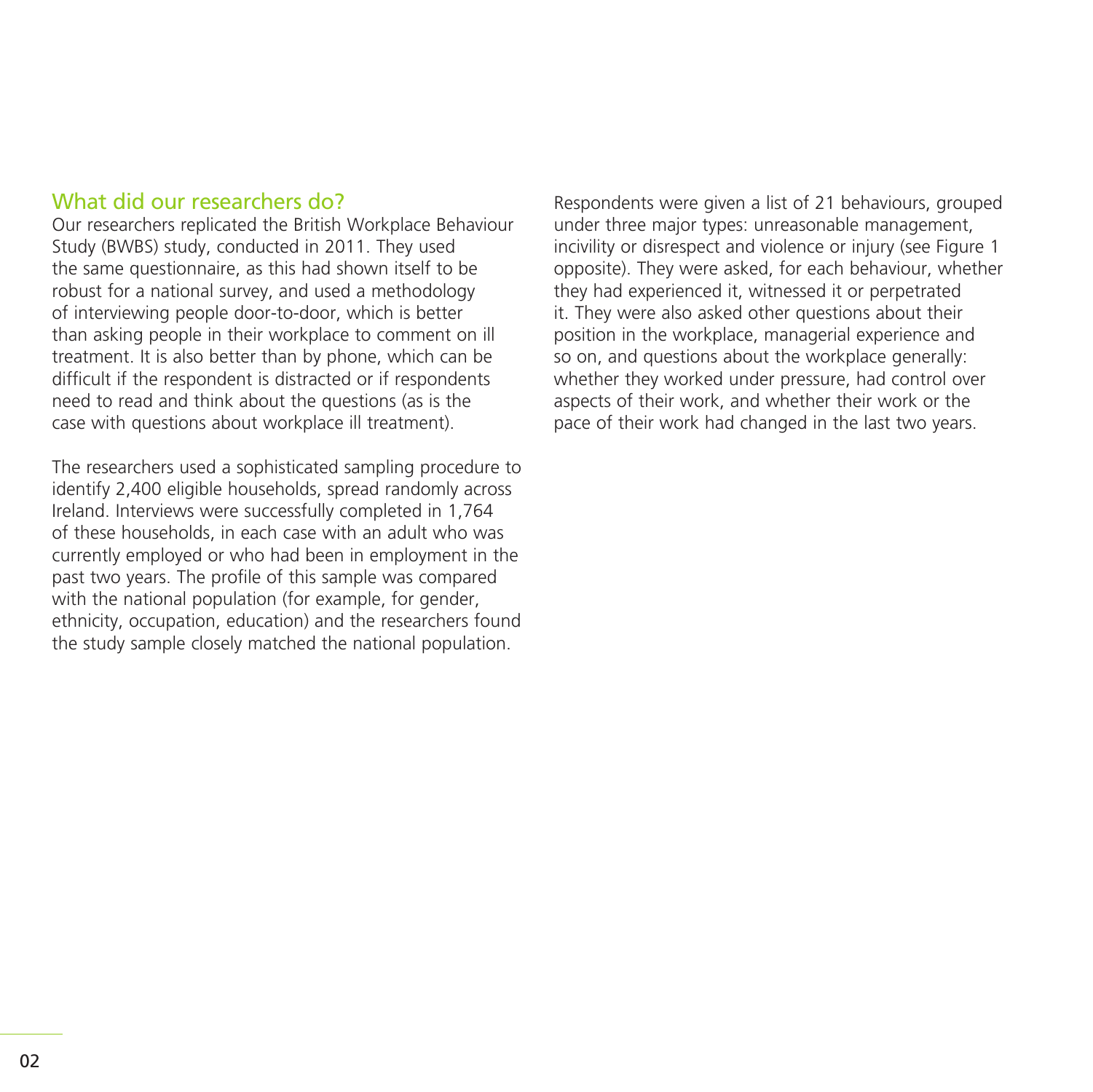### Figure 1 Behaviours experienced, witnessed or perpetrated at work

| Unreasonable management                                                |  |
|------------------------------------------------------------------------|--|
| Someone withholding information which affects performance              |  |
| Pressure from someone to do work below their level of competence       |  |
| Having opinions and views ignored                                      |  |
| Someone continually checking up on work when it is not necessary       |  |
| Pressure not to claim something which, by right, staff are entitled to |  |
| Being given an unmanageable workload or impossible deadlines           |  |
| Employers not following proper procedures                              |  |
| Employees being treated unfairly compared to others in the workplace   |  |
| Incivility or disrespect                                               |  |
| Being humiliated or ridiculed in connection with their work            |  |
| Gossip and rumours being spread or allegations made against others     |  |
| Insulting or offensive remarks made about people in work               |  |
| Being treated in a disrespectful or rude way                           |  |
| People excluding others from their group                               |  |
| Hints or signals that they should quit their job                       |  |
| Persistent unfair criticism of work or performance                     |  |
| Teasing, mocking, sarcasm or jokes which go too far                    |  |
| Being shouted at or someone losing their temper                        |  |
| Intimidating behaviour from people at work                             |  |
| Feeling threatened in any way while at work                            |  |
| Violence or injury                                                     |  |
| Actual physical violence at work                                       |  |
| Injury in some way as a result of violence or aggression at work       |  |

l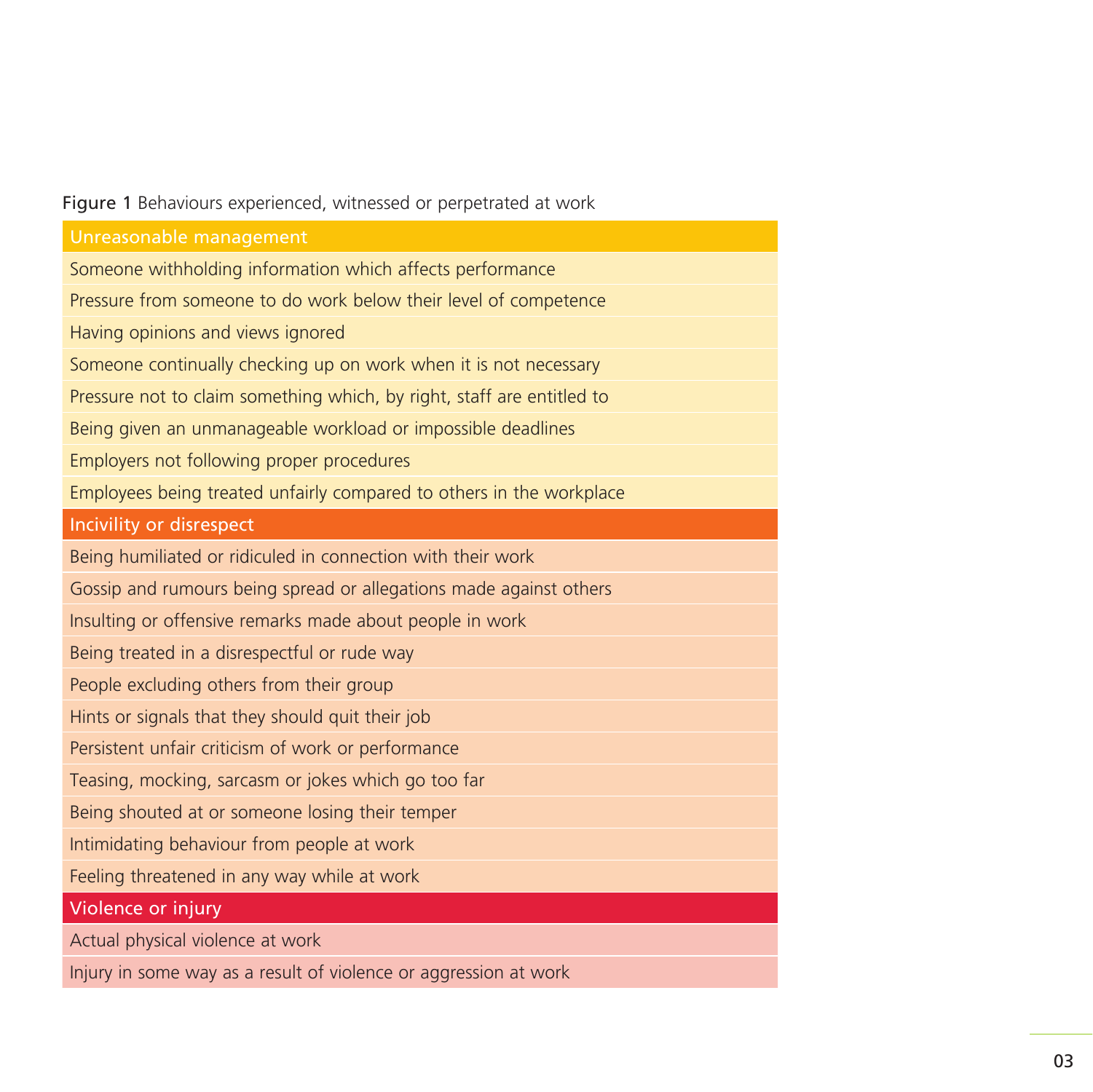The case study phase of the project aimed to explore the experiences of people in key sectors where ill treatment is particularly prevalent, in order to inform meaningful and workable solutions.

In the BWBS, the public sector was clearly identified as being at greatest risk of both violence and incivility, and the voluntary sector at greatest risk of violence. Health and social work was similarly at high risk for all three types of ill treatment. Given these findings, our researchers decided to identify three organisations – at least one from the public sector, at least one voluntary organisation, with one or more of these being a health or social service provider. The researchers chose three organisations of 250–500 employees, as per the BWBS, to explore the organisational practices that derive from policies dealing with issues of ill treatment.

The researchers particularly wanted to find out about the practical implementation of these policies. Following an open call made by the research team, staff members from the three organisations who were interested in being interviewed made direct contact with the researcher conducting the interviews. In all, 29 workers from these three organisations were interviewed about their experiences of ill treatment. Each organisation also provided copies of relevant policies, for example a dignity at work policy, as well as supporting policies, for example disciplinary, grievance and code of conduct policies.

### What did our researchers find out?

The researchers found that ill treatment (as measured by at least one item on the 21-item behavioural checklist) was experienced in the previous two years by 43.0 per cent of participants in the survey. Unreasonable management was experienced by 36.7 per cent, incivility or disrespect by 31.3 per cent and physical violence by 2.6 per cent.

The results for witnessing ill treatment indicate higher levels than direct experience. Overall, 48.0 per cent of respondents witnessed at least one negative act during the previous two years, with 42.0 per cent witnessing unreasonable management, 38.1 per cent incivility or disrespect, and 4.9 per cent physical violence.

The researchers found that 17.0 per cent of respondents reported that they had perpetrated at least one act of ill treatment during the previous two years, with 14.0 per cent admitting to perpetrating unreasonable management, while 9.5 per cent were uncivil or disrespectful, and 0.6 per cent perpetrated physical violence (see Figures 2 and 3 below).

### Figure 2 Levels of ill treatment

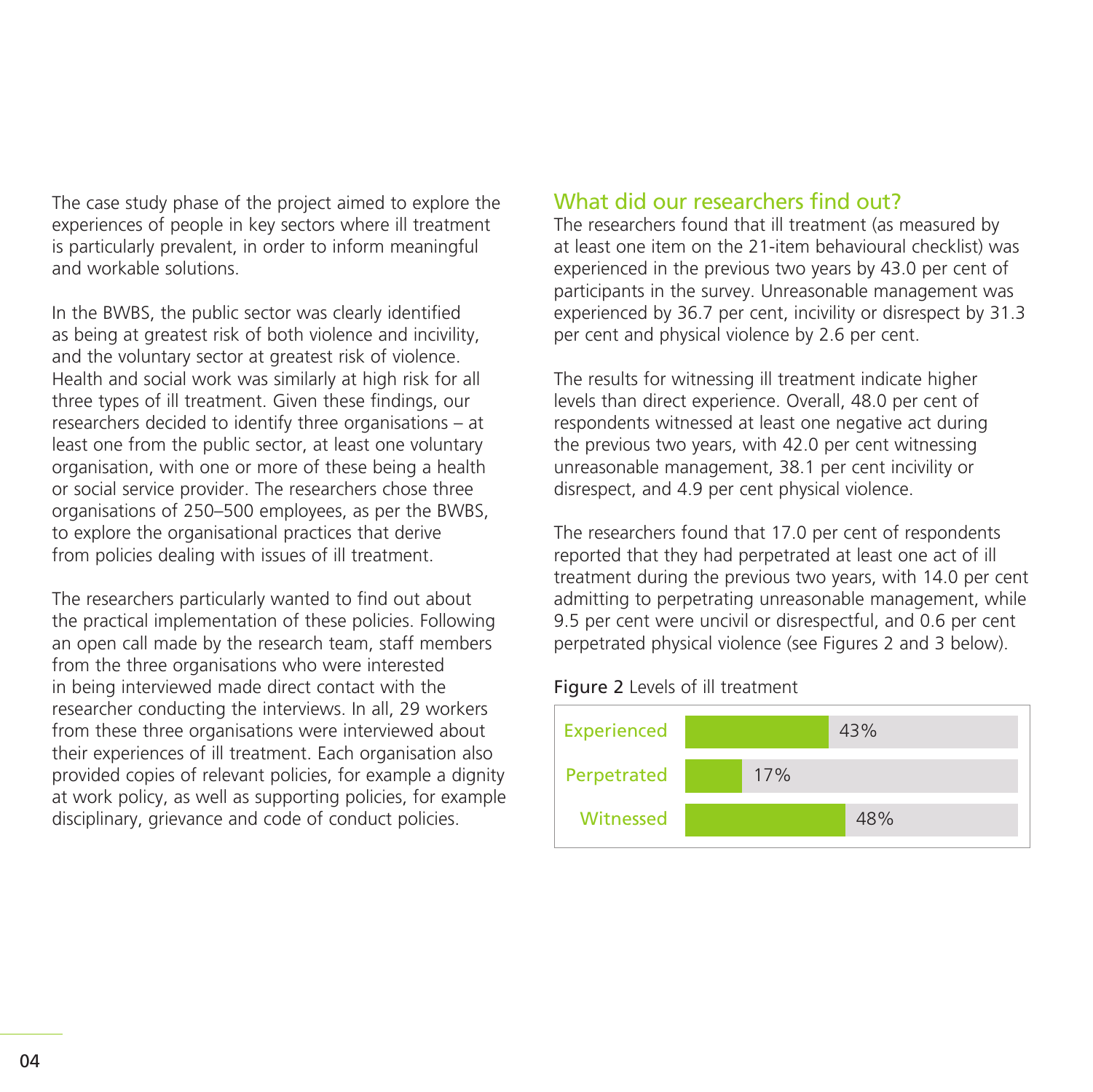

Figure 3 Three types of ill treatment The researchers found out that the overall levels of ill treatment were much the same for men and women, although when they looked at a measure of what they termed "severe bullying" (any two of the behaviours daily) women were more likely to experience this kind of ill treatment. Workers of black or mixed ethnicity experienced higher levels of unreasonable management than white or Asian workers. Asian workers are more likely to experience incivility and disrespect, as well as violence. The researchers also found that those aged between 25 and 34 years are at greatest risk of experiencing, witnessing and perpetrating unreasonable management, and of experiencing severe bullying (at least two negative acts daily), whereas younger workers (under 25 years) are at the greatest risk of experiencing incivility or disrespect.

> With regard to organisational type (public/private/voluntary), unreasonable management was three times more likely to occur in voluntary than in private organisations. Injury and violence were over five times more likely to occur in public organisations than in private organisations.

Unreasonable management was the only form of ill treatment to display significant differences between specific industries or professions, being most prevalent in health and social services, followed by financial services and construction. It was least likely to be experienced in the agricultural sector (see Figure 4 overleaf).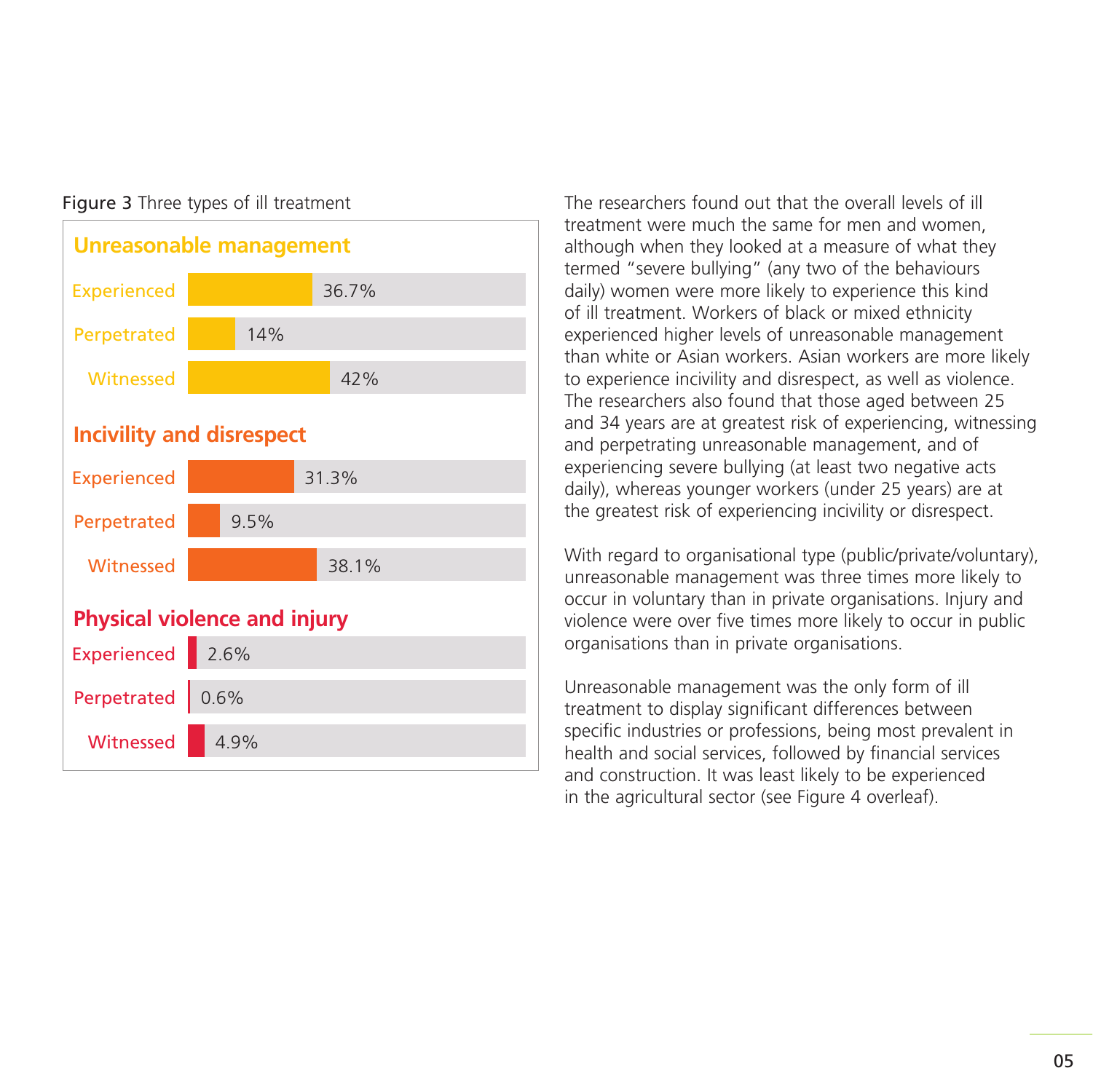Figure 4 Experience of ill treatment by type of organisation and sector

|                                                     | Unreasonable<br>management<br>$\frac{0}{0}$ | Incivility and<br>disrespect<br>$\frac{0}{0}$ | Violence<br>and injury<br>$\frac{0}{0}$ | At least<br>one item<br>$\frac{0}{0}$ | At least<br>two weekly<br>$\frac{9}{6}$ | At least<br>two daily<br>$\frac{9}{6}$ |  |  |
|-----------------------------------------------------|---------------------------------------------|-----------------------------------------------|-----------------------------------------|---------------------------------------|-----------------------------------------|----------------------------------------|--|--|
| Total                                               | 36.68                                       | 31.27                                         | 2.55                                    | 43.06                                 | 8.96                                    | 1.98                                   |  |  |
| Type of organisation                                |                                             |                                               |                                         |                                       |                                         |                                        |  |  |
| Private                                             | 34.51                                       | 29.99                                         | 1.18                                    | 40.99                                 | 8.33                                    | 1.77                                   |  |  |
| Public                                              | 40.36                                       | 33.80                                         | 6.15                                    | 45.92                                 | 10.54                                   | 2.58                                   |  |  |
| Voluntary or Other                                  | 50.88                                       | 31.58                                         | 0.00                                    | 58.93                                 | 5.26                                    | 1.75                                   |  |  |
| $\boldsymbol{P}$                                    | 0.006                                       | 0.302                                         | < 0.001                                 | 0.009                                 | 0.215                                   | 0.547                                  |  |  |
| Sector                                              |                                             |                                               |                                         |                                       |                                         |                                        |  |  |
| Agriculture                                         | 23.33                                       | 25.81                                         | 0.00                                    | 38.71                                 | 10.00                                   | 0.00                                   |  |  |
| Industry                                            | 37.56                                       | 30.73                                         | 0.00                                    | 41.95                                 | 7.80                                    | 1.95                                   |  |  |
| Construction                                        | 39.58                                       | 20.83                                         | 0.00                                    | 42.71                                 | 9.38                                    | 0.00                                   |  |  |
| Wholesale, Retail, Food and<br>Accommodation (WRFA) | 31.79                                       | 35.16                                         | 1.45                                    | 42.94                                 | 7.23                                    | 2.02                                   |  |  |
| Transport                                           | 34.23                                       | 26.13                                         | 0.90                                    | 37.84                                 | 11.71                                   | 0.90                                   |  |  |
| Financial services                                  | 44.38                                       | 30.63                                         | 0.63                                    | 48.13                                 | 10.63                                   | 1.88                                   |  |  |
| Public administration<br>and Defence (PAD)          | 35.00                                       | 25.18                                         | 5.04                                    | 40.00                                 | 10.00                                   | 0.72                                   |  |  |
| Education                                           | 33.61                                       | 34.03                                         | 2.94                                    | 39.92                                 | 7.14                                    | 2.52                                   |  |  |
| Health and Social services                          | 45.15                                       | 35.07                                         | 7.46                                    | 51.12                                 | 12.64                                   | 2.99                                   |  |  |
| Other services                                      | 32.32                                       | 29.27                                         | 1.82                                    | 38.18                                 | 6.10                                    | 3.03                                   |  |  |
| $\overline{P}$                                      | 0.010                                       | 0.110                                         | nv                                      | 0.140                                 | 0.310                                   | nv                                     |  |  |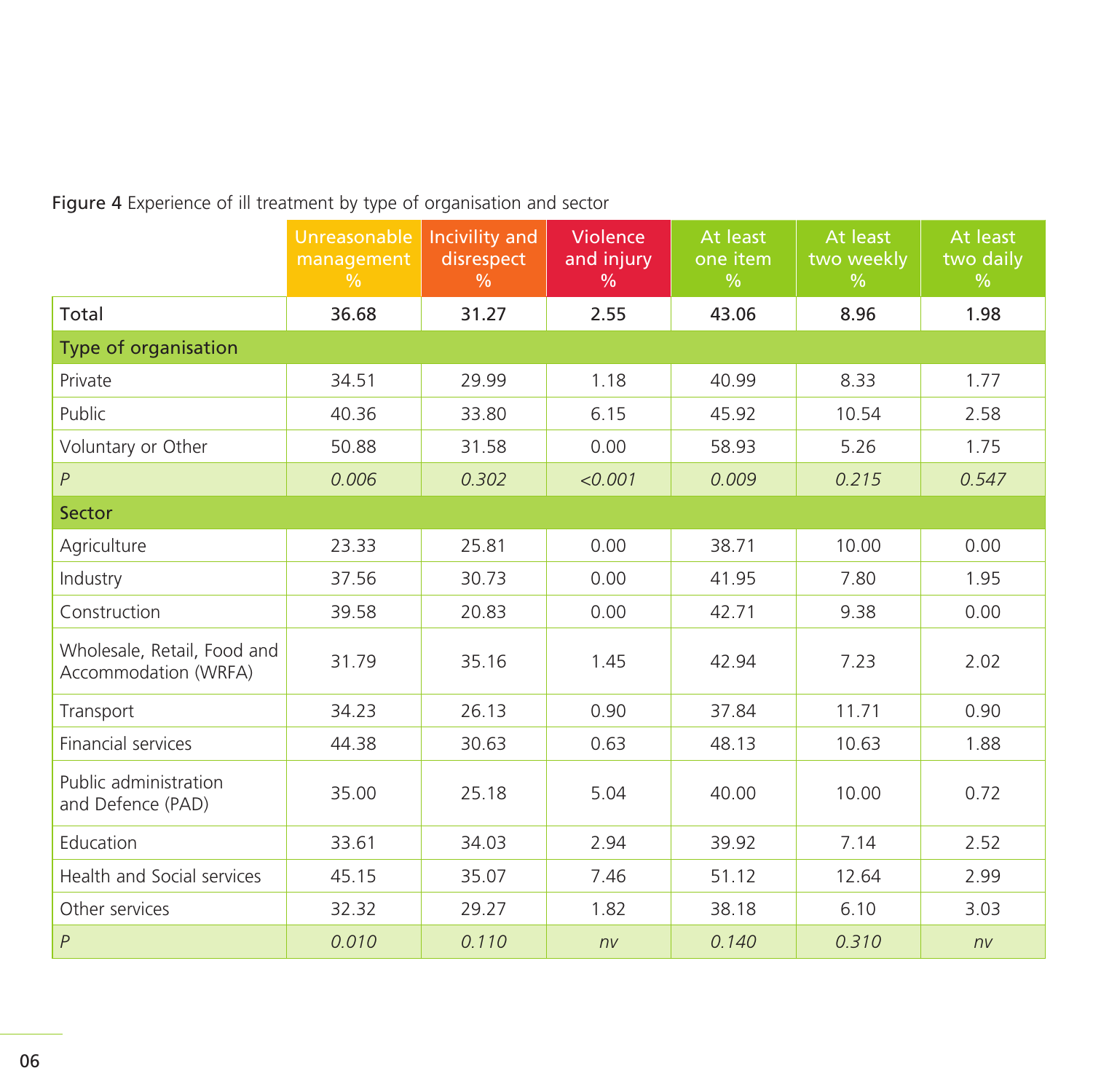Finally, when it comes to the relationship between aspects of the workplace and workers' experience of ill treatment, workers stating that the needs of their organisation always come first are 3.5 times more likely to experience unreasonable management. Those who feel their principles are compromised at work are over four times more likely to experience incivility and disrespect. The perpetration of unreasonable management and incivility was associated with the needs of the organisation coming first, having to compromise one's principles, perceiving people not being treated as individuals, and having less control over work or the pace of work. These findings match those of the British study (BWBS), providing strong evidence of the importance of the work environment as a determinant of the way in which people are treated at work. Both studies show clear relationships between negative working conditions and higher levels of ill treatment.

The research team also found that for the three organisations where workers agreed to be interviewed, each had a Dignity at Work policy in addition to supporting policies (such as disciplinary and grievance policies and a code of conduct). As suggested by the Health and Safety Authority, good practice in respect of policy development includes being developed in a consultative manner, being owned by a recognised person or office, a clear commitment to preventing ill treatment, outlining the relative responsibilities of all parties and the setting-out of clear procedures with reasonable timelines. All three organisations, based on an analysis of the written documents, appeared to have met all or most of these criteria.

A number of issues feature in the research literature that can be described as going 'beyond standard requirements': providing training for managers, systematic data collection, the inclusion of discussions about ill treatment in exit

interviews and having processes for rebuilding workplace relations. The researchers found little or no reference to these practices in the interviews. Despite the apparent adequacy of basic policy in each of the organisations, the interviews told a different story, with degrees of variation from the policy statements.

The research team found, for example, that policies must be developed and implemented in a way that is 'safe' for workers. If workers do not think they are being protected by the policy, despite a stated commitment to their protection contained within it, they will not use it.

Employers expect managers to play a key role in tackling bullying, and workers in all three organisations recognised this. In all three sets of interviews, however, there was reference to managers being either unwilling or unable to 'have the difficult conversation' and needing training to do so. There were references to managers who just didn't want to know about these problems, or who 'marked time', hoping problems would somehow resolve themselves.

The importance of clarity of role and training and support for managers emerges clearly from the interviews. The complex realities for a manager on the ground, such as having to manage former colleagues and friends, having to manage people who have been in the organisation for a much longer time than the manager, and maintaining confidentiality, are often not addressed. It was noted by interviewees, although not fully acknowledged by employers, that managers, particularly middle managers, are often in very difficult positions. While being overtly expected to 'sort' bullying problems, they are also expected to 'blindeye' bullying if it is in the organisation's interests to do so.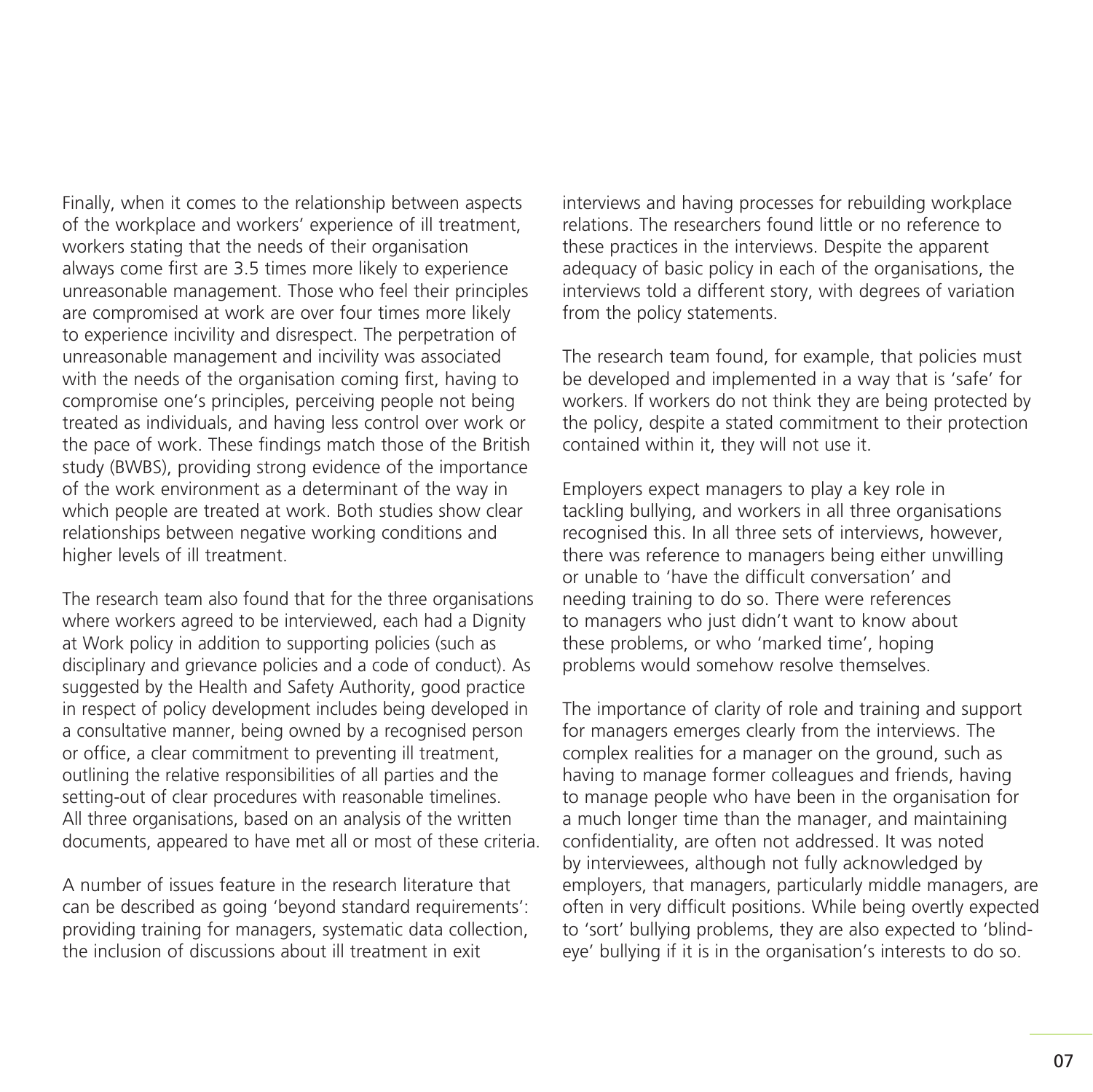The importance of culture as a determinant of ill treatment and, by extension, the organisational response to it were also recognised. There was evidence of negative cultural aspects in differing degrees. Participants talked about how senior management does not take bullying seriously, insofar as aggressive behaviour and instances of repeated incivility can often be ignored or dismissed, resulting in the targeted individual losing any hope that the organisation will move to reprimand the instigator. In turn, this is witnessed by many others, feeding into a general expectation of inaction and low levels of confidence in procedures.

In this way, despite policy statements, ill treatment becomes normalised. When ill treatment is normalised, the culture becomes toxic. The placing of a policy on a website or in a folder can give an organisation a sense of security, but if it does not give serious consideration to the implementation of policy, it is meaningless. When this occurs, it is seen to be a function of a negative culture, one that does not value staff or have any concern for their welfare.

In all three sets of interviews, participants could see that ill treatment needs to be dealt with very promptly, usually referred to as 'nipping it in the bud'. People could see how not dealing with matters promptly allowed them to escalate, if conflict was involved, or to fester unpleasantly, if people feel unfairly treated. Perception is very important in ill-treatment situations. If people perceive themselves to be treated unfairly, dismissively, rudely or with belligerence, this will have an impact on all subsequent communications and is one reason why very early intervention is essential. Yet a common impression given in the text of the policy statements, and certainly from experience on the ground, was that matters can be prolonged, and long waits are to be expected. In fact, it is often the case that a formal complaint of bullying can only be taken forward if the behaviour has been going on for six months.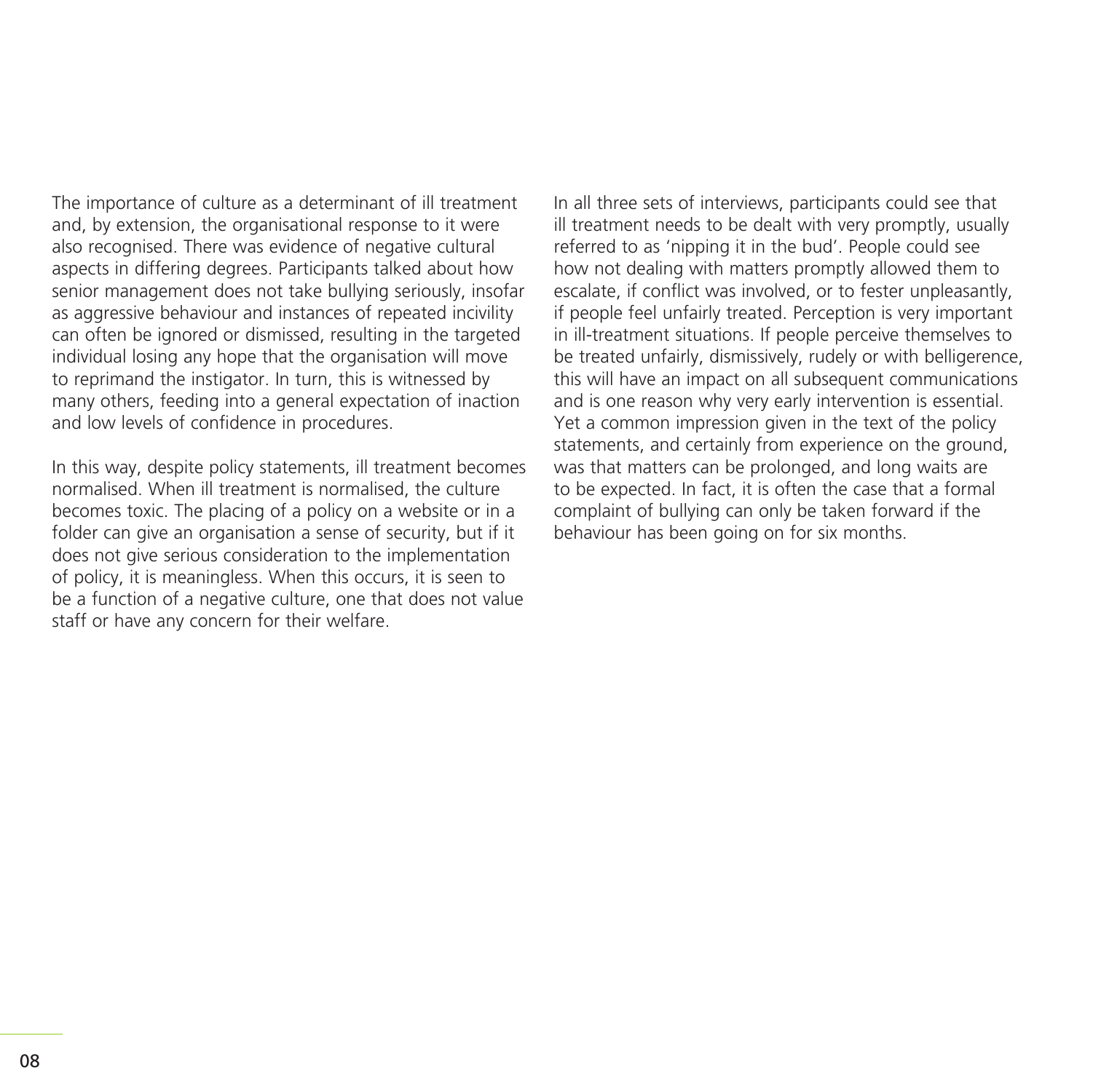### What does the research mean?

The study found that the patterns and contours of workplace ill treatment in Ireland are broadly similar to those reported in previous studies and elsewhere in the literature, with ethnicity, age and sector being risk factors (public, health and social services), and the effect particularly strong for physical violence in the public sector.

Although ill treatment is experienced at an individual level, organisations clearly bear responsibility for protecting employees from negative behaviour, and intervention from the organisation is essential. The study findings add to the accumulating evidence that organisational factors are strong predictors of ill treatment. Not only do negative environments increase the risk of ill treatment, but also positive environments reduce the risk.

The study, therefore, provides strong evidence that the work environment is a determinant of ill treatment and, conversely, of positive treatment. Increasing control over decisions, tasks and pace of work, managing high demand, supporting staff in a positive way and treating people as individuals, have the potential to reduce workplace ill treatment.

The interviews, which focused on actual experience, demonstrated clearly that despite meeting the criteria for good practice in respect of policies, the greatest challenge lies in implementation. Policy publication and availability may give a sense of security to an organisation, but if attention is not given to implementation, it does not serve the purpose intended.

The study found that organisations struggled to protect workers fully, even when devising a rich policy portfolio. If workers do not feel safe using policies, they will not do so, and ill treatment can become normalised. The culture of the organisation is of fundamental importance and where policy is not properly implemented and ill treatment 'blind-eyed' or rewarded, a toxic culture results. Employees perceive non-implementation as a signal that the employer does not take ill treatment seriously and therefore does not take employee health and wellbeing seriously.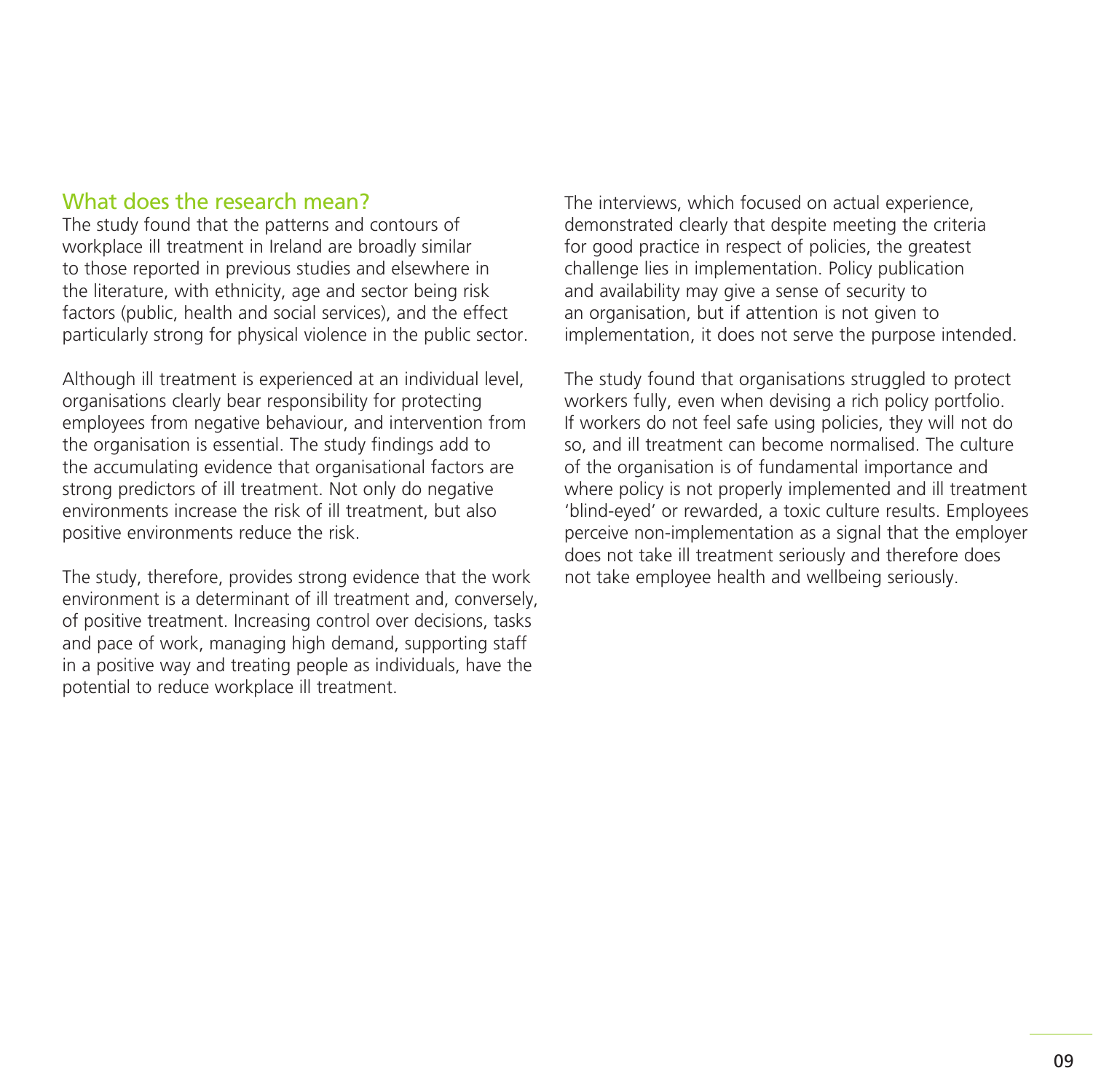### Don't forget

Organisations need to address ill treatment by focusing on this fundamental issue and assuring employees, through their attention to implementation, that this is a core value. Not to do so is itself a form of ill treatment.

In terms of meaningful solutions, the findings of the study point to the need for specific attention to line managers or middle managers, who are expected to play a key role in dealing with ill treatment issues that arise. The study also highlights the importance of a culture that supports an integrated approach to respectful workplaces. It is not possible to protect staff fully from conflict, but actions can be taken to reduce their likelihood and the risk of escalation.

The training and ongoing support of managers, in ways that address the particular context of the organisation, are essential in addressing ill treatment. In particular, there needs to be a recognition of the complexity of human behaviour in the context of a hierarchical organisation, where people are dependent on their employers for work and fear reprisal if they allege ill treatment.

Finally, policies that require a six-month evidence period effectively 'allow' workers to be damaged. Even in organisations where workers are not averse to engaging with the policy, such restrictions create a situation in which policy is not fully fit for purpose. Organisations could look to the promotion of respectful behaviour. For this, procedure and practices need to be respectful. The platform on which policy should be built is the prevention of ill treatment, starting with the promotion of respectful practices at the highest level. Respectful behaviour can be modelled by senior management and reflected in organisational practices. Addressing the problem in this multi-level manner offers the greatest hope for genuine reduction in levels of ill treatment.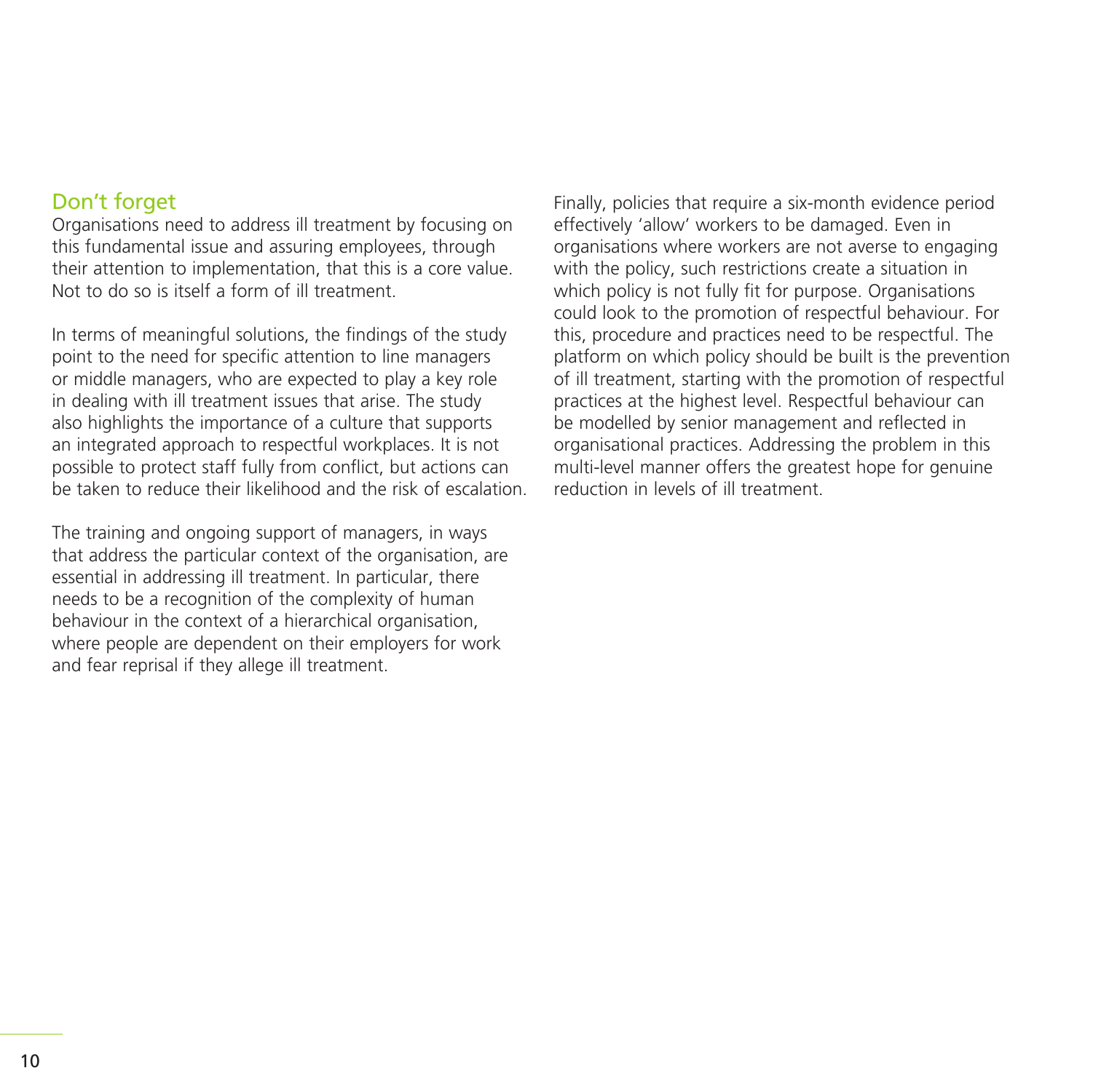### IOSH resources

As part of this study, IOSH has developed guidance, case studies and a tool to help organisations address ill treatment in the workplace. These are freely available at www.iosh.co.uk/workplacebehaviour. We have a range of other resources on some of the topics covered in this research, including:

- *Developing managers for engagement and wellbeing* www.cipd.co.uk/knowledge/culture/well-being/ developing-managers-report
- *Occupational health management in the workplace*  www.iosh.co.uk/ohguide
- *Occupational health toolkit* www.iosh.co.uk/ohtoolkit
- *Psychosocial risks microsite* www.iosh.co.uk/About us/ What we are up to/Psychosocial risks
- *Unacceptable behaviour, health and wellbeing at work*, University of Sheffield (2010) www.iosh.co.uk/bullying
- *Working well Guidance on promoting health and wellbeing at work* www.iosh.co.uk/workingwell

Our summary gives you all the major findings of the independent project report by National University of Ireland Galway. If you want to read about the study in more depth, you can download the full report and other resources from www.iosh.co.uk/workplacebehaviour.